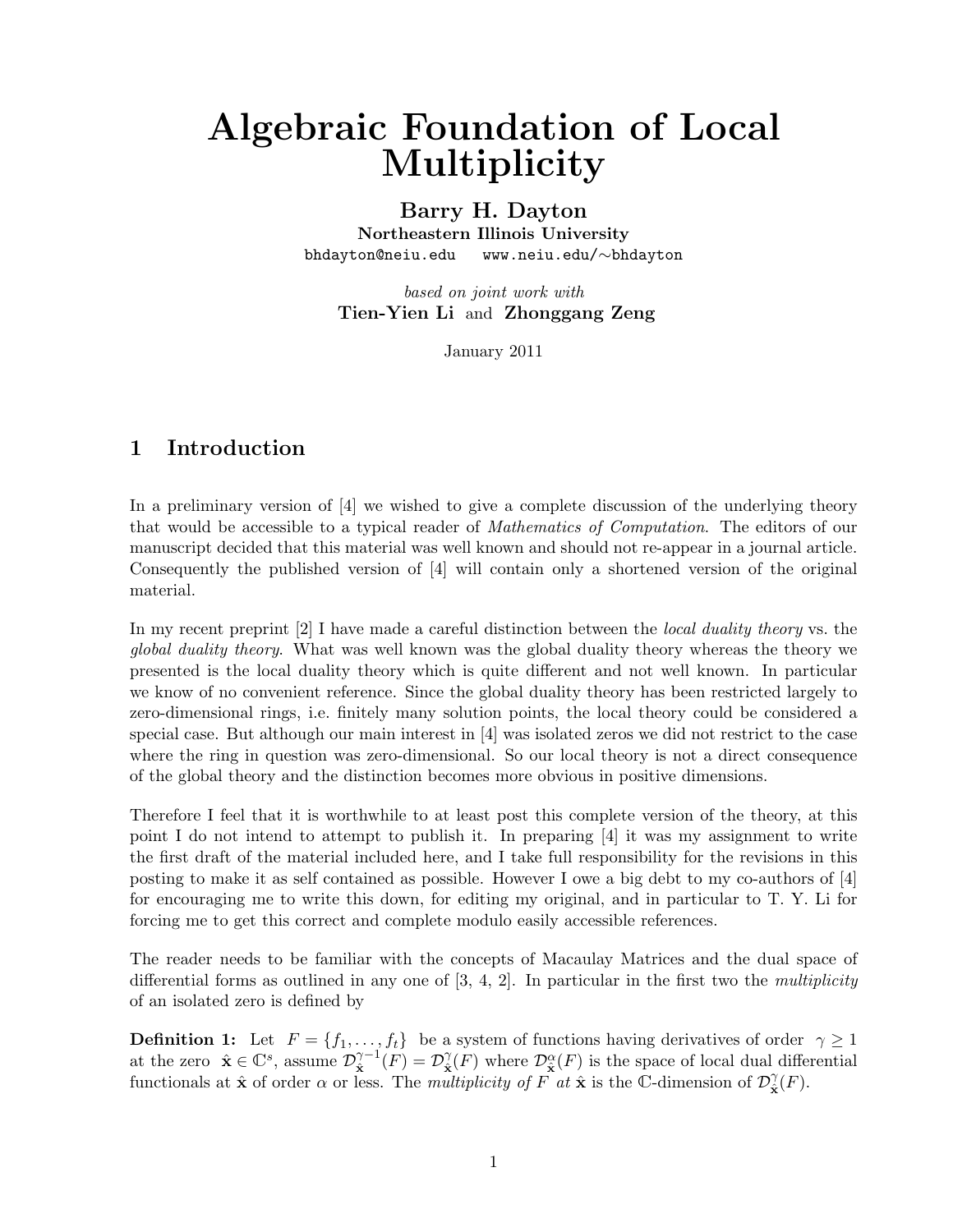### 2 Analytic Preliminaries

The main result of this section is a lemma which connects the analytic concept of an isolated zero of a system with the algebraic-geometric concept. We will also need a technical lemma.

Let  $\mathbb{C}[x_1,\ldots,x_s]$  be the ring of polynomials in variables  $x_1,\ldots,x_s$ , while  $\mathbb{C}\{x_1,\ldots,x_s\}$  denotes the ring of convergent power series centered at 0, that is each element  $f \in \mathbb{C}\{x_1, \ldots, x_s\}$  converges in some open set  $V_f$  about 0, see [1, 10]. For a set  $F = \{f_1, \ldots, f_t\}$  of analytic functions and a ring  $\mathcal R$  of functions on  $\mathcal U$ , let  $F\mathcal R$  denote the ideal

$$
F\mathcal{R} = \{f_1g_1 + \dots + f_tg_t \mid g_1, \dots, g_t \in \mathcal{R}\}.
$$
 (1)

For an analytic function, define  $\text{ord}(f) = m$  to be the smallest integer such that a term of the multivariate Taylor series of f at  $\bf{0}$  of total degree m has a nonzero coefficient. Define

$$
jet(f,k) = \sum_{|\alpha| \le k} f_{\alpha} \tag{2}
$$

where for  $\alpha = x_1^{j_1} \dots x_s^{j_s}$ ,  $|\alpha| = j_1 + \dots + j_s$  is the total degree and  $f_\alpha$  is the term  $c_\alpha \alpha$ in a Taylor series expansion of f about **0**. Note that *jet* is a linear map on  $\mathcal{R}$  and that  $\textit{ord}(f - \textit{jet}(f, m)) > m$ . An open polydisc in  $\mathbb{C}^s$  at a point  $\hat{\mathbf{x}} = (\hat{x}_1, \dots, \hat{x}_s)$  is defined as

$$
\Delta(\hat{\mathbf{x}}, \mathbf{r}) = {\mathbf{a} = (a_1, \dots, a_s) \in \mathbb{C}^s | |a_i - \hat{x}_s| < r_i, i = 1, \dots, s}
$$

for an array  $\mathbf{r} = [r_1, \ldots, r_s] \in \mathbb{N}^s_+$  of positive real numbers. From an analytic point of view an isolated zero is defined by

**Definition 1** A point  $\hat{\mathbf{x}}$  is an isolated zero of a system  $F = \{f_1, \ldots, f_t\}$  means that there is an open polydisc  $\Delta(\hat{\mathbf{x}}, \mathbf{r})$  in which  $\hat{\mathbf{x}}$  is the only zero of F.

**Lemma 1** Let R be the ring of analytic functions on open set  $U \subseteq \mathbb{C}^s$  and assume  $\hat{\mathbf{x}} = \mathbf{0} \in \mathcal{U}$ . Let  $F = \{f_1, \ldots, f_t\} \subset \mathcal{R}$  be a system of analytic functions with common zero  $\hat{\mathbf{x}}$ . Then the following are equivalent:

- (i) The point  $\hat{\mathbf{x}} = \mathbf{0} \in \mathcal{U}$  is an isolated zero of F.
- (ii) For each  $j \in \{1, \ldots, s\}$  there is an integer  $e_j$  such that  $x_j^{e_j} \in F\mathbb{C}\{x_1, \ldots, x_s\}$ .
- (iii) For each  $j \in \{1, ..., s\}$  there is an analytic function  $p_j \in \mathcal{R}$  with  $\text{ord}(p_j) > e_j$  and  $x_j^{e_j} + p_j \in F\mathbb{C}[x_1,\ldots,x_s].$

**Proof.** We first prove (i) implies (ii) following Rükert's Nullstellensatz [10, Theorem 4.5.5]. Let  $F^* = F \mathbb{C} \{x_1, \ldots, x_s\}$  be the ideal generated by F in  $\mathbb{C} \{x_1, \ldots x_s\}$ . Then loc  $F^*$  is the germ of the one element variety  $\{0\}$ , using the notation in [10], By the Nullstellensatz, the radical of  $F^* = \sqrt{F^*} = id$  loc  $F^*$  is the maximal ideal of  $\mathbb{C}\{x_1, \ldots, x_s\}$  at **0**. Notice that

$$
\sqrt{F^*} = \{ f \in \mathbb{C} \{x_1, \ldots, x_s\} \mid f^k \in F^* \text{ for some integer } k > 0 \}.
$$

But  $x_1, \ldots, x_s$  are all in this maximal ideal so there exist integers  $e_1, \ldots, e_s > 0$  such that  $x_1^{e_1}, \ldots, x_s^{e_s} \in F^*$ , proving the assertion (ii).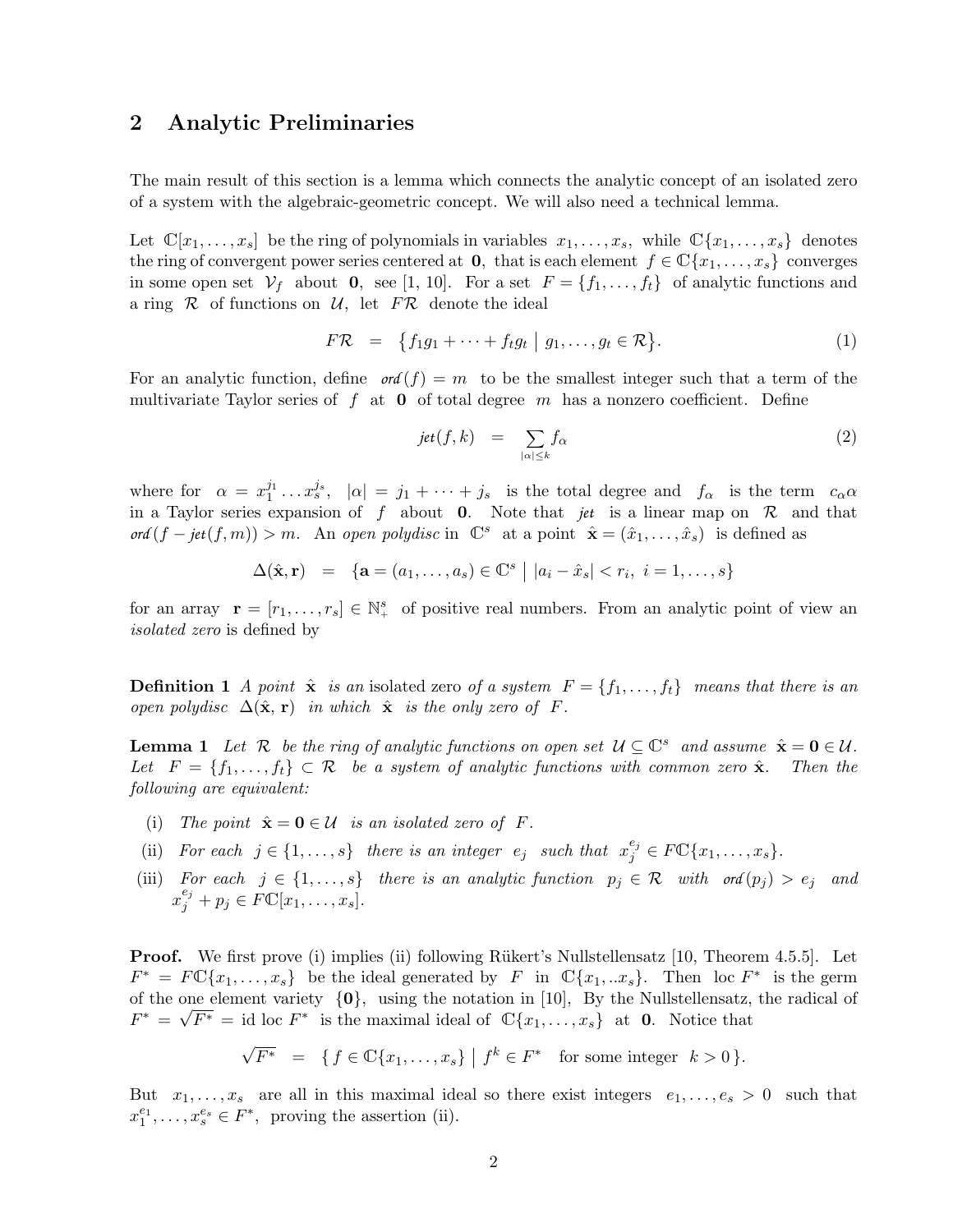We then prove (ii) implies (iii). For a particular  $j \in \{1, \ldots, s\}$  the assertion (i) implies that there exist  $g_1, \ldots, g_t \in \mathbb{C}\{x_1, \ldots, x_s\}$  with

$$
x_j^{e_j} = g_1 f_1 + \dots + g_t f_t \tag{3}
$$

Let  $\tilde{g}_i = g_i - jet(g_i, e_j)$ . Then  $\sigma d(\tilde{g}_i) > e_j$ . Therefore, for each j, from (3)

$$
x_j^{e_j} = (jet(g_1, e_j) + \tilde{g}_1)f_1 + \cdots + (jet(g_t, e_j) + \tilde{g}_t)f_t
$$
  
= 
$$
(jet(g_1, e_j)f_1 + \cdots jet(g_t, e_j)f_t) + (\tilde{g}_1f_1 + \cdots \tilde{g}_tf_t)
$$
 (4)

so

$$
x_j^{e_j} + p_j = jet(g_1, e_j)f_1 + \cdots + jet(g_t, e_j)f_t \in F\mathbb{C}[x_1, \ldots, x_s]
$$
 (5)

where  $p_j = -(\tilde{g}_1 f_1 + \cdots + \tilde{g}_t f_t)$ . But then  $\sigma f(p_j) > e_j$  and the right hand side of (5) is in  $F \mathcal{R}$ since the  $jet(g_i, e_j)$  are polynomials and thus in  $\mathcal{R}$ . Moreover, since also  $x_j^{e_j} \in \mathcal{R}$  it follows that actually  $p_i \in \mathcal{R}$ .

We now prove (iii) implies (i). Assume the assertion (iii) holds. Then by Schwarz's Lemma [10, Exercise 4, p. 35] for each  $j = 1, ..., s$  there exists a constant  $K_j$  such that  $|p_j(\mathbf{x})| \le K_j ||\mathbf{x}||^{e_j+1}$ in a polydisc  $\Delta(\mathbf{0}, [t_j, \ldots, t_j])$  of **0**. Let  $r_i = \min\{t_j, \frac{1}{2K}\}$  $\frac{1}{2K_j}$ ,  $\mathbf{r} = [r_1, \ldots, r_s]$  and let

$$
\mathcal{V}_j = \left\{ \mathbf{x} = (x_1, \dots, x_s) \in \Delta(\mathbf{0}, \mathbf{r}) \setminus \{ \mathbf{0} \} \mid \max_{1 \leq i \leq s} |x_i| = |x_j| \right\}
$$

for  $j = 1, \ldots, s$ . Now in each  $\mathcal{V}_j$  the inequality

$$
|p_j(\mathbf{x})| \leq K_i \|\mathbf{x}\|^{e_j+1} \leq K_i |x_j|^{e_j+1} < K_i r_i |x_j|^{e_j} = \frac{1}{2} |x_j^{e_j}| < |x_j^{e_j}|
$$

and hence  $x_j^{e_j} + p_j(\mathbf{x}) \neq 0$  in  $\mathcal{V}_j$ . But  $x_j^{e_j} + p_j = g_1 f_1 + \cdots + g_t f_t$  for some  $g_1, \ldots, g_t \in \mathcal{R}$ , so for each  $\mathbf{x} \in \Delta(0, r) \setminus \{0\}$  some  $f_i(\mathbf{x})$  must not vanish. Since we are using the infinity norm each  $\mathbf{x} \in \Delta(\mathbf{0}, \mathbf{r})$  satisfies  $\|\mathbf{x}\| = |x_j| < r_j$  for some j, so  $\Delta(\mathbf{0}, \mathbf{r}) \setminus \{\mathbf{0}\} = \cup_{j=1}^s \mathcal{V}_j$  which proves the assertion (i).

**Remarks on Lemma 1:** The form of (iii) implies that if  $f_1, \ldots, f_t \in \mathbb{C}[x_1, \ldots, x_s]$  are polynomials then also the  $p_i$  are polynomials in  $\mathbb{C}[x_1,\ldots,x_s]$ , so Lemma 1 specializes to a lemma about polynomials. Generally in algebra the practice is to give results over as general a field as possible so the ground field could be the rationals or a field of characteristic  $p$  and hence the analytic definition above does not apply. Condition (ii), which is equivalent to the local ring at  $\hat{\mathbf{x}} = \mathbf{0}$ being finite dimensional over the ground field, is used as the working definition of an isolated zero so (i)  $\Leftrightarrow$  (ii) by definition. For polynomials the difficulty in this lemma is using the analytic definition of isolated zero above. If it is known that the solution to the system  $F$  is finite, then by Hilbert's Nullstellensatz the ring  $\mathbb{C}[x_1,\ldots,x_s]/F\mathbb{C}[x_1,\ldots,x_x]$  is finite dimensional over  $\mathbb C$  and (ii) follows. But in the case where the system  $F$  also has positive dimensional components and  $\hat{x}$  is a multiple zero we know of no easier proof in the polynomial case than the one given here.

For the rest of this section  $\mathfrak{M}_s^{\alpha}$ ,  $\alpha = 0, 1, 2, \ldots$  will denote the ideal in  $\mathbb{C}\lbrace x_1, \ldots, x_s \rbrace$  given by

$$
\mathfrak{M}_s^{\alpha} = \{ f \in \mathbb{C} \{x_1, \ldots, x_s \} \Big| \text{ord}(f) \geq \alpha \}.
$$

Note that  $\mathfrak{M}_s^0 = \mathbb{C}\{x_1,\ldots,x_s\}.$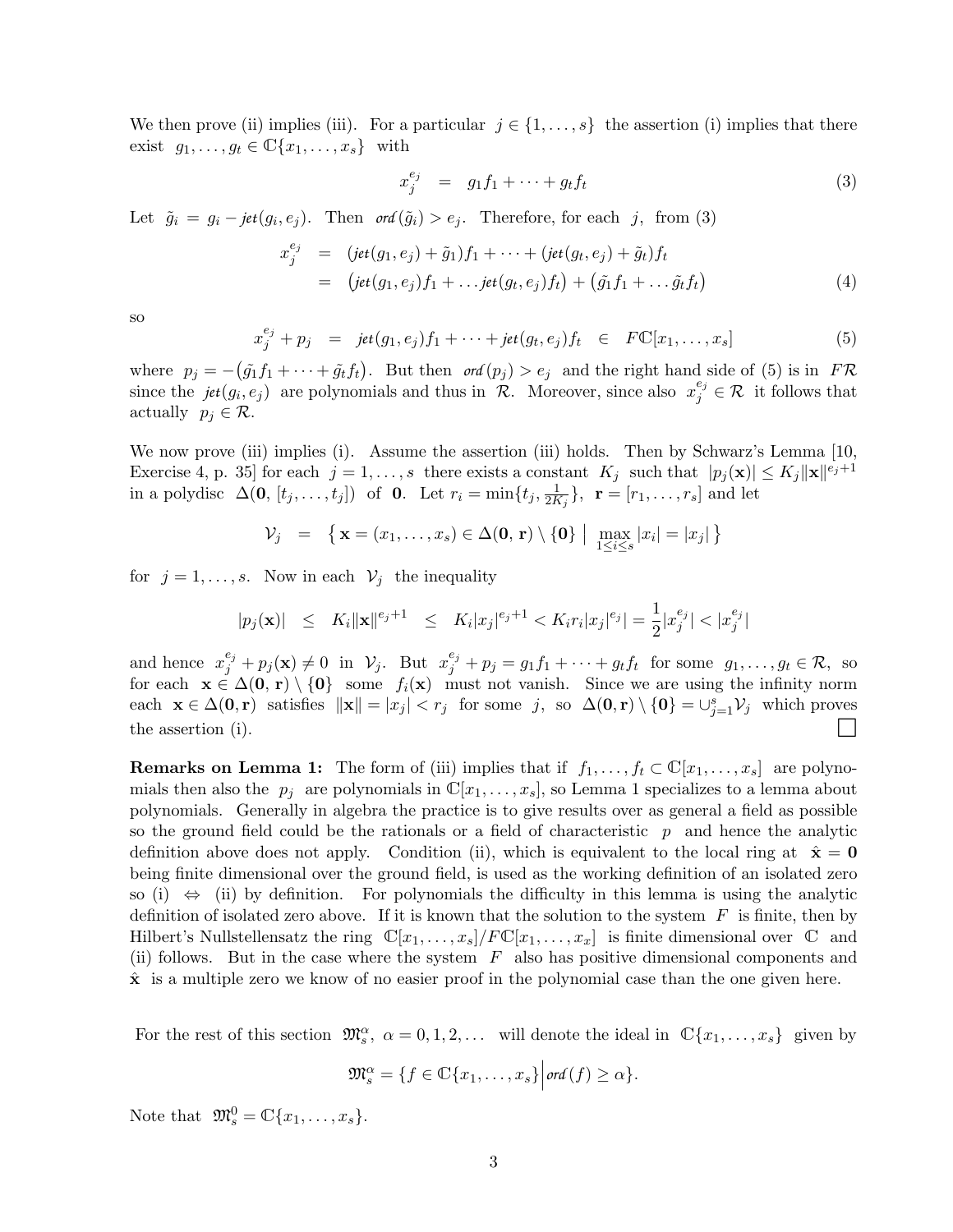**Lemma 2** The ideal  $\mathfrak{M}_{s}^{\alpha}$  is generated by the monomials  $\mathbf{x}^{\mathbf{j}}$  with  $|\mathbf{j}| = \alpha$ , that is if  $f \in \mathfrak{M}_{s}^{\alpha}$ then  $f = \sum_{|\mathbf{j}| = \alpha} \mathbf{x}^{\mathbf{j}} g_{\mathbf{j}}$  where the  $\mathbf{x}^{\mathbf{j}}$  and  $g_{\mathbf{j}}$  are elements of  $\mathbb{C}\{x_1, \ldots, x_s\}$ .

**Proof.** The proof goes by induction on s. If  $s = 1$  then  $f \in \mathfrak{M}^{\alpha}_{1}$  is of the form  $f = \sum_{k \geq \alpha} a_k x_1^k = x_1^{\alpha} \sum_{j \geq 0} a_{j+\alpha} x_1^j$ <sup>j</sup> so  $\mathfrak{M}_{1}^{\alpha}$  is generated by  $x_{1}^{\alpha}$ .

For  $s > 1$  by the Weierstrass Division Theorem [10, Th. 3.3.5]  $h = x_s^{\alpha}$  is a Weierstrass polynomial for  $x_s$  so if  $f \in \mathfrak{M}_s^{\alpha}$  then  $f = x_s^{\alpha} g + q$  where  $g \in \mathbb{C}{x_1, \ldots, x_s}$  and q is a polynomial in  $x_s$  of degree  $\alpha - 1$  or less in  $\mathbb{C}\{x_1, \ldots, x_{s-1}\}[x_s]$ . This means  $q = x_s^{\alpha-1}q_1 + \cdots + x_sq_{\alpha-1} + q_\alpha$ where  $q_k \in \mathbb{C}\{x_1,\ldots,x_{s-1}\}$ . Since f and  $x^{\alpha}g$  are in  $\mathfrak{M}_s^{\alpha}$ , it follows that  $\text{ord}(q) \geq \alpha$  so  $q_k \in \mathfrak{M}_{s-1}^k$ . By induction each term of q is a sum of monomials in  $\mathbb{C}\lbrace x_1,\ldots,x_{s-1}\rbrace$  of degree  $\alpha$ times an element of  $\mathbb{C}\{x_1,\ldots,x_{s-1}\}\$  so f is of the desired form.

**Remark on Lemma 2** This lemma is also needed in the polynomial case if one is to use  $\mathbb{C}[[x_1,\ldots,x_s]]$  rather than  $\mathbb{C}[x_1,\ldots,x_s]_{\langle x_1,\ldots,x_s\rangle}$  as the local ring, see [1]. In [11] an algebraic proof of the Weierstrass preparation theorem is given for  $\mathbb{C}[[x_1, \ldots, x_s]]$  from which the analog of this lemma can be deduced.

A consequence of lemmas 1 and 2 is that if  $\hat{\mathbf{x}} = \mathbf{0}$  is an isolated zero of an analytic system  $F =$  ${f_1,\ldots,f_t}$  then  $\mathbb{C}\{x_1,\ldots,x_s\}/F\mathbb{C}\{x_1,\ldots,x_s\}$  has finite dimension as a C-algebra, see Theorem 1 part (ii) below. We will also need to refer to a lemma from [8] which uses this fact to define multiplicity as this dimension. For the convenience of the reader we paraphrase a special case of that lemma here using our notation.

Lemma 3 (Local Extension Lemma)  $[8, \text{ Lemma 6}] \, \, Let \, \tilde{F} = [\tilde{f}_1, \ldots, \tilde{f}_s]^\top : \mathbb{C}^s \times \mathbb{C}^m \to C^s \, \, be$ a system of s holomorphic functions. Let  $\hat{\mathbf{x}}$  be an isolated solution of  $\tilde{F}(\mathbf{x}, \hat{\mathbf{y}}) = \mathbf{0}$  for a fixed  $\hat{\mathbf{y}}$ . Let  $m = dim_{\mathbb{C}}(\mathbb{C}\{x_1,\ldots,x_s\}/\tilde{F}\mathbb{C}\{x_1,\ldots,x_s\})$ . Then there are open neighborhoods U of  $\hat{\mathbf{x}}, \mathcal{V}$  of  $\hat{\mathbf{y}}$ such that for any  $y \in V$  there exist m isolated solutions x (counting multiplicities) of  $\tilde{F}(x, y) = 0$ on U.

### 3 Equivalence of Hilbert Functions

Familiarity with the concept of duality in the ring setting and Macaulay Matrices is necessary for the next two sections. This material can be obtained from any of [3, 4, 2], note we are using  $S_{\alpha}$  for the Macaulay matrix of order  $\alpha$  and assume the zero of interest is the origin.

A major tool in commutative algebra is the Hilbert Function. See [9] for a classical discussion and [7] for an extensive and up to date discussion on the many versions of Hilbert Functions. Here we define a Hilbert function by

$$
\begin{cases}\n\mathbf{h}(0) = \dim\left(\mathcal{D}^0_{\hat{\mathbf{x}}}(F)\right) \equiv 1 \\
\mathbf{h}(\alpha) = \dim\left(\mathcal{D}^{\alpha}_{\hat{\mathbf{x}}}(F)\right) - \dim\left(\mathcal{D}^{\alpha-1}_{\hat{\mathbf{x}}}(F)\right) \quad \text{for } \alpha \in \{1, 2, \dots\},\n\end{cases}
$$

and showed in [3, Theorem 1] and [4, Corollary 1]

$$
h(\alpha) = nullity(S_{\alpha}) - nullity(S_{\alpha-1})
$$
\n(6)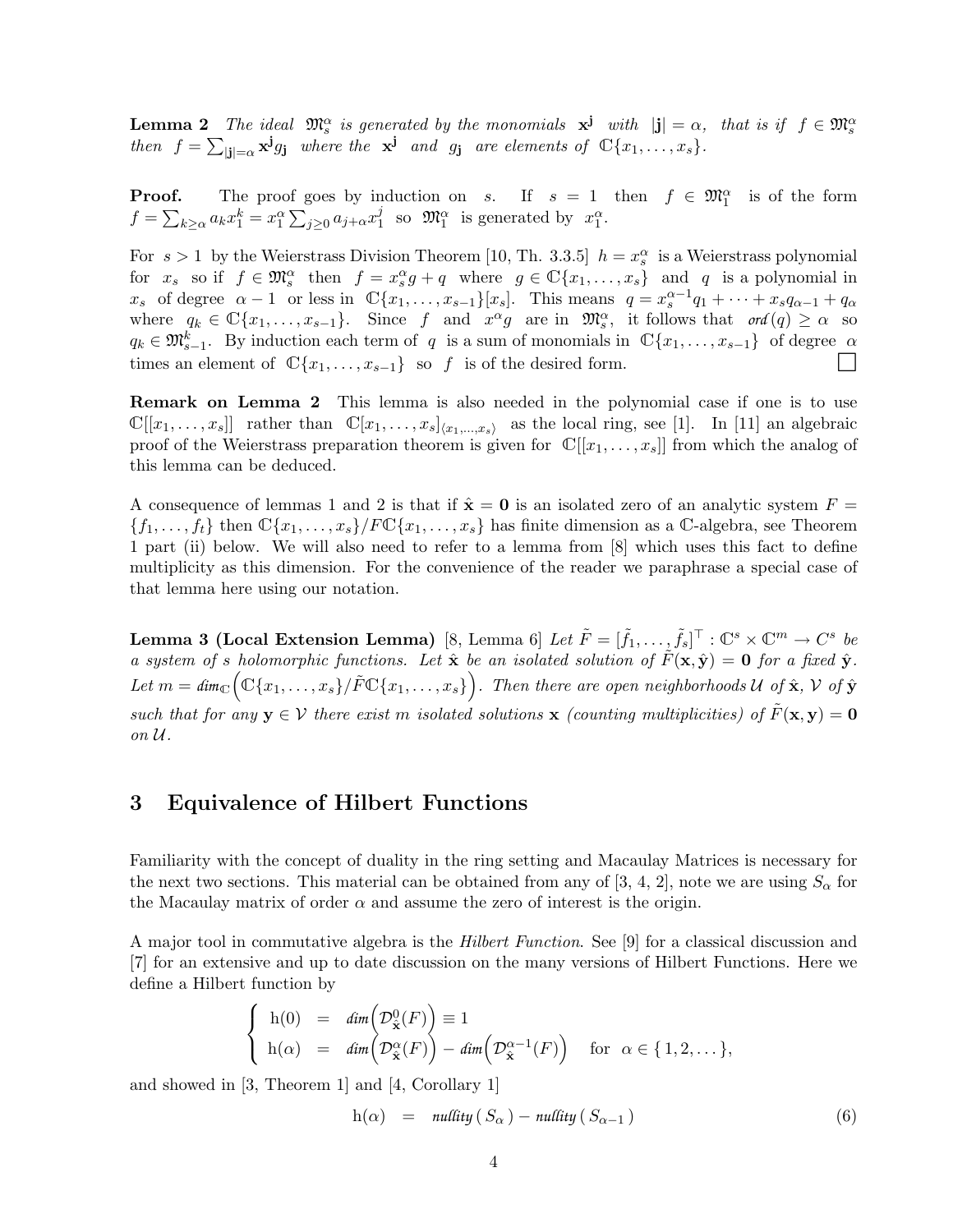for  $\alpha = 1, 2, \cdots$ . Now we define a new Hilbert function  $H(\alpha)$  and show that it agrees with  $h(\alpha)$ .

We will now hold the number of variables s fixed, so we drop the subscript s and just write  $\mathfrak{M}^{\alpha}$  instead of  $\mathfrak{M}^{\alpha}_{s}$ By Lemma 2 above each of the ideals  $\mathfrak{M}^{\alpha}$  are finitely generated, in fact generated by the  $\binom{s+\alpha-1}{s-1}$  $\begin{pmatrix} +\alpha-1 \\ s-1 \end{pmatrix}$  monomials **x<sup>j</sup>** of total degree  $\alpha$ . Note that the projection  $\rho_{\alpha}: \mathbb{C}\{x_1,\ldots,x_s\} \to \mathbb{C}\{\tilde{x_1},\ldots,\tilde{x_s}\}/\mathfrak{M}^{\alpha}$  satisfies  $\rho_{\alpha+1}(f) = \rho_{\alpha+1}(jet(f,\alpha))$  from which it easily follows that  $\mathfrak{M}^{\alpha}/\mathfrak{M}^{\alpha+1}$  has a basis consisting of the monomials  $x^{j}$  of total degree  $\alpha$  and so

$$
dim\left(\mathfrak{M}^{\alpha}/\mathfrak{M}^{\alpha+1}\right) = \begin{pmatrix} \alpha+s-1\\ s-1 \end{pmatrix} \tag{7}
$$

as a C-vector space.

Now given an analytic system  $F = \{f_1, \ldots, f_t\}$  we give a filtration  $\mathfrak{m}^{\alpha}$ 

$$
\mathcal{A}=\mathfrak{m}^0\supseteq\mathfrak{m}^1\supseteq\mathfrak{m}^2\supseteq\ldots
$$

on  $\mathcal{A} = \mathbb{C}\{x_1,\ldots,x_s\}/F\mathbb{C}\{x_1,\ldots,x_s\}$  by defining  $\mathfrak{m}^{\alpha}$  to be the image of  $\mathfrak{M}^{\alpha}$  in A. It is not hard to see that  $\mathfrak{m}^{\alpha} \approx \mathfrak{M}^{\alpha}/(\mathfrak{M}^{\alpha} \cap F\mathbb{C}\{x_1,\ldots,x_s\})$ . Further  $\mathfrak{m}^{\alpha}/\mathfrak{m}^{\alpha+1}$  is a quotient of  $\mathfrak{M}^{\alpha}/\mathfrak{M}^{\alpha+1}$  and so is a C-vector space of dimension less than or equal to  $\binom{\alpha+s-1}{s-1}$ .

We define the Hilbert function  $H(\alpha)$  by

$$
\begin{cases}\nH(0) = \dim(A/\mathfrak{m}^1) \equiv 1 \\
H(\alpha) = \dim(\mathfrak{m}^{\alpha}/\mathfrak{m}^{\alpha+1}) \quad \text{for } \alpha \in \{1, 2, \dots\}.\n\end{cases}
$$
\n(8)

We proceed to establish the following lemma.

**Lemma 4** Let  $F = \{f_1, \ldots, f_t\}$  be a system of analytic equations on an open subset of  $\mathbb{C}^s$ containing  $\hat{\mathbf{x}} = \mathbf{0}$  such that  $\hat{\mathbf{x}}$  is a common zero of the system. Then

$$
H(\alpha) = h(\alpha)
$$

for all integers  $\alpha = 0, 1, 2, \ldots$ .

**Proof.** Let  $\mathcal{I} = F \mathbb{C} \{x_1, \ldots, x_s\}$  then  $\mathcal{A} = \mathbb{C} \{x_1, \ldots, x_s\} / \mathcal{I}$  as above. For  $g \in \mathbb{C} \{x_1, \ldots, x_s\}$ we write  $g = g^{(0)} + g^{(1)} + g^{(2)} + \cdots$  where  $g^{(\lambda)}$  is the sum of all terms of total degree  $\lambda$ . We define the function  $I_{n_\alpha}$  by

$$
I_{\mathcal{H}_{\alpha}}(g) = \begin{cases} g^{(\alpha)} & \text{if } g^{(\lambda)} = 0 \text{ for } \lambda < \alpha \text{ and } g^{(\alpha)} \neq 0 \\ 0 & \text{otherwise.} \end{cases}
$$

For the ideal  $\mathcal J$  we write  $In_{\alpha}(\mathcal J) = \{In_{\alpha}(f) | f \in \mathcal J\}.$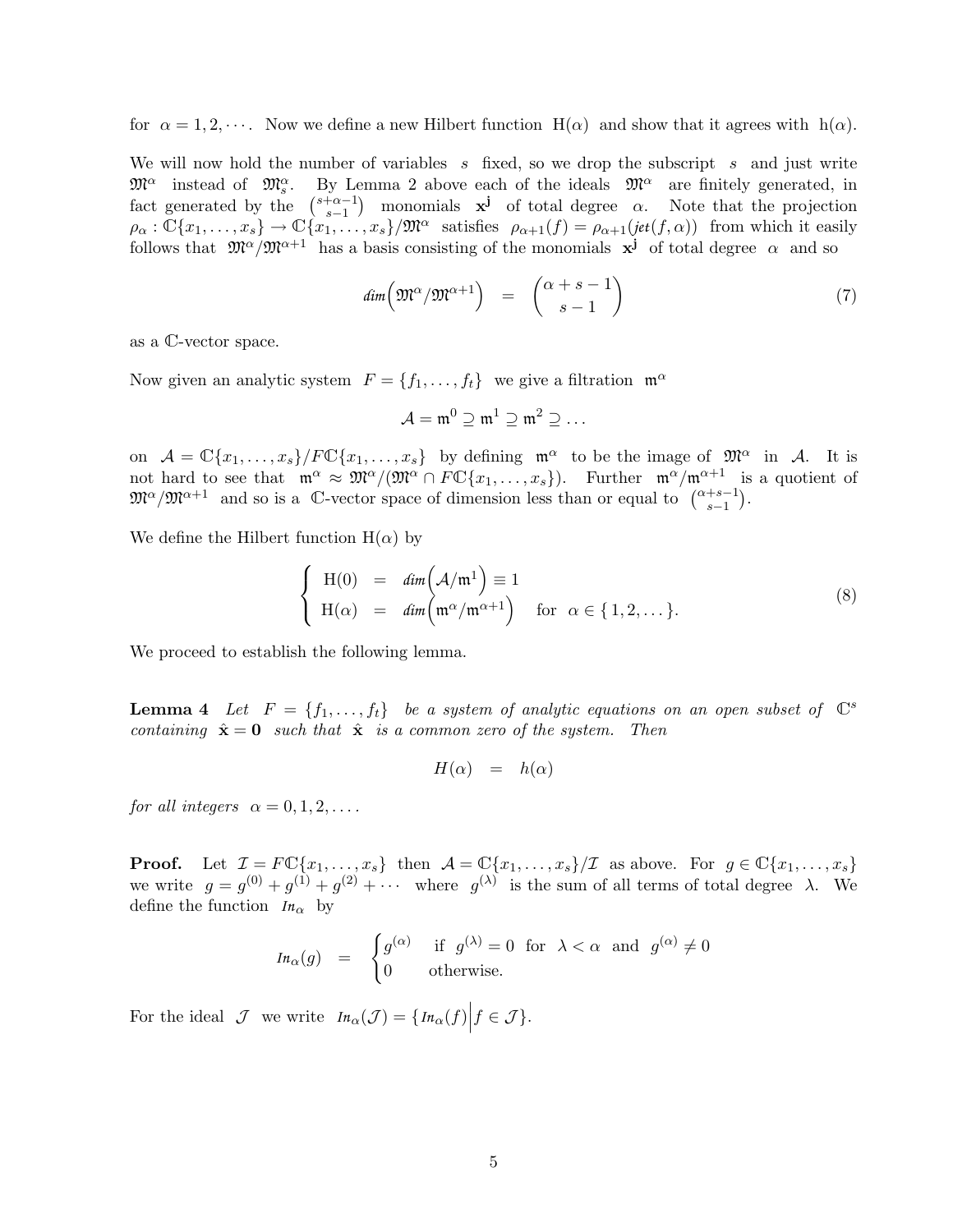We then obtain a commutative diagram



where the unmarked linear maps are the obvious inclusions or projections except for the last column. There  $I_n(\mathcal{I})$  consists of forms of degree  $\alpha$  which are initial forms of elemensts of  $\mathcal{I}$  and  $I_n(\mathfrak{M}^{\alpha})$ is just the space of all forms of degree  $\alpha$  so  $In_{\alpha}(\mathcal{I}) \to In_{\alpha}(\mathfrak{M}^{\alpha})$  is again an inclusion. The map  $In_{\alpha}(\mathfrak{M}^{\alpha}) \to \mathfrak{m}^{\alpha}/\mathfrak{m}^{\alpha+1}$  is induced by the projection  $\mathfrak{M}^{\alpha} \to \mathfrak{m}^{\alpha}$ , i.e. is the unique map making the bottom right square of the diagram commute.

The rows of this diagram are all exact (image in is kernel out) as are the first two columns. Exactness of the third column then follows from the  $3 \times 3$ -lemma of homological algebra. As a consequence of this we have

$$
H(\alpha) = \dim(\mathfrak{m}^{\alpha}/\mathfrak{m}^{\alpha+1}) = \dim_{\mathbb{C}}(\text{In}_{\alpha}(\mathfrak{M}^{\alpha})) - \dim_{\mathbb{C}}(\text{In}_{\alpha}(\mathcal{I})) = {\alpha-1+s \choose s-1} - \dim_{\mathbb{C}}(\text{In}_{\alpha}(\mathcal{I})) \quad (9)
$$

thus it is enough to calculate  $\dim_{\mathbb{C}} (In_{\alpha}(\mathcal{I}))$ .

The proof will finish by calculating  $\dim \bigl( In_{\alpha}(\mathcal{I}) \bigr)$  using the Macaulay matrix  $S_{\alpha}$ . We will write *jet*( $I, \alpha$ ) for the vector space spanned by {*jet*( $g, \alpha$ )| $g \in I$ }. Since  $\hat{\mathbf{x}} = \mathbf{0}$  the entry in row labeled  $\mathbf{x}^{\mathbf{k}}f_i$  and column indexed  $\mathbf{x}^j$  is just the coefficient of  $\mathbf{x}^j$  of the polynomial  $\mathbf{x}^{\mathbf{k}}f_i$  it is seen that  $jet(\mathcal{I}, \alpha)$  is just the rowspace of  $S_{\alpha}$ . Now, in theory only, the reduced row echelon form algorithm will put  $S_{\alpha}$  in echelon form by row operations. In particular  $S_{\alpha}$  is row equivalent to a matrix with independent rows

$$
S_{\alpha} \simeq A_{\alpha} = \begin{bmatrix} \text{rowspace } S_{\alpha-1} & B_{\alpha} \\ 0 & C_{\alpha} \end{bmatrix}
$$
 (10)

Now each row of  $C_{\alpha}$  corresponds to an element of  $I_{n_{\alpha}}(\mathcal{I})$  by multiplying each entry by its column index and adding. These elements clearly form a basis for  $In_{\alpha}(\mathcal{I})$ .

The total number of rows in  $A_{\alpha}$  is  $rank(S_{\alpha})$  while the number of rows of  $B_{\alpha}$  is  $rank(S_{\alpha-1})$ .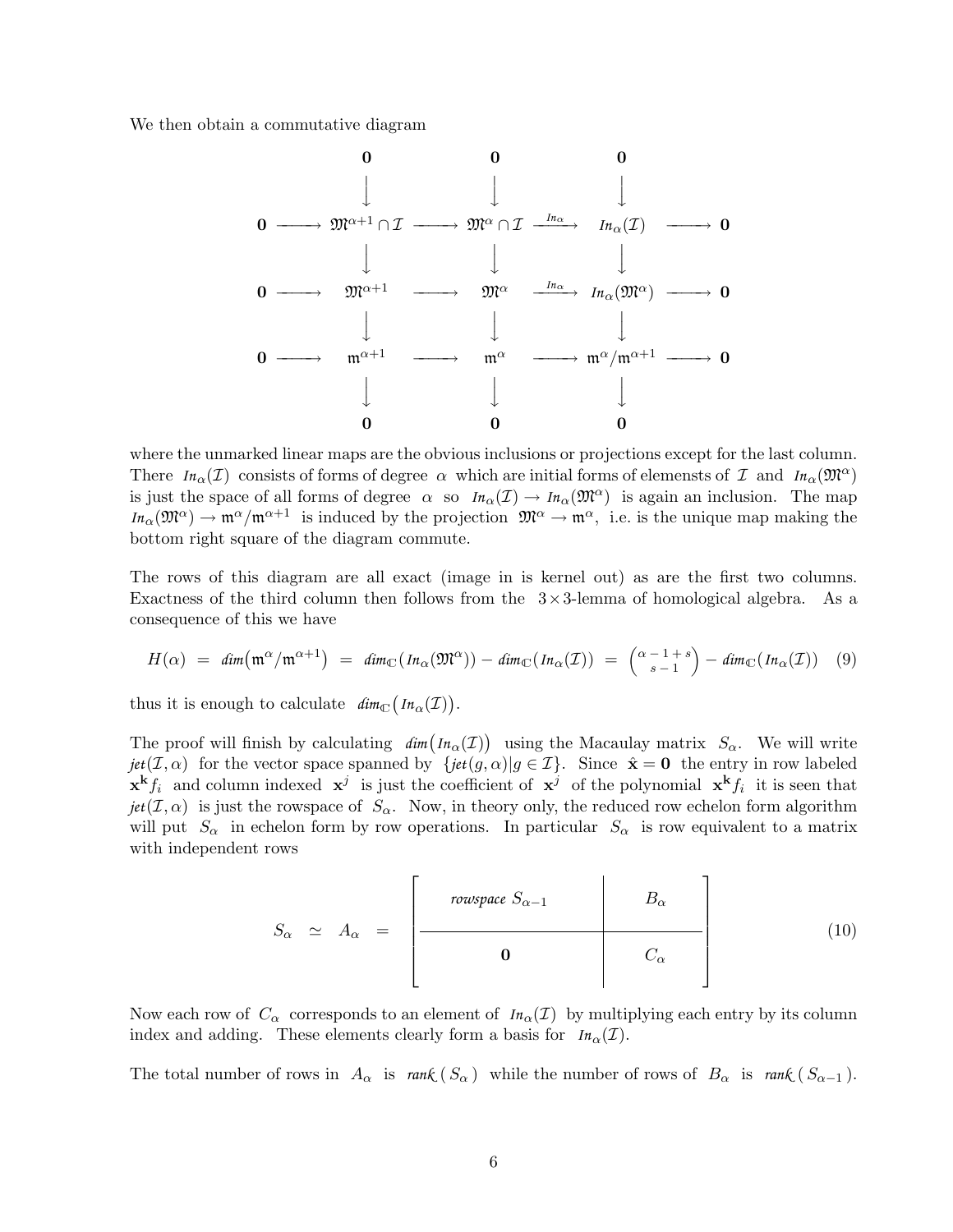So the number of rows in  $C_{\alpha}$  is

$$
\begin{array}{rcl}\n\dim_{\mathbb{C}}\left(\operatorname{In}_{\alpha}(\mathcal{I})\right) & = & \operatorname{rank}\left(\operatorname{S}_{\alpha}\right) - \operatorname{rank}\left(\operatorname{S}_{\alpha-1}\right) \\
& = & \left(\binom{\alpha+s}{s} - \operatorname{nullity}\left(\operatorname{S}_{\alpha}\right)\right) - \left(\binom{\alpha-1+s}{s} - \operatorname{nullity}\left(\operatorname{S}_{\alpha-1}\right)\right) \\
& = & \left(\frac{\alpha-1+s}{s-1}\right) - \operatorname{h}(\alpha)\n\end{array} \tag{11}
$$

where the difference of binomial coefficients comes from either Pascal's identity or noting that the number of monomials of total degree less than or equal to  $\alpha$  minus those of total degree less than or equal to  $\alpha - 1$  is the number of monomials of total degree exactly  $\alpha$ . We also applied identity (6). The lemma follows by combining equations (9) and (11).

**Remarks:** From an algebraic-geometric point of view the rings  $\mathbb{C}\{x_1, \ldots, x_s\}$  and  $\mathcal{A} =$  $\mathbb{C}\{x_1,\ldots,x_s\}/F\mathbb{C}\{x_1,\ldots,x_s\}$  are local rings with  $\mathfrak{M}^1$  and  $\mathfrak{m}^1$  as their respective unique maximal ideals. The ideals  $\mathfrak{M}^{\alpha}$  and  $\mathfrak{m}^{\alpha}$  are powers of these maximal ideals.  $Gr(\mathcal{A}) = \bigoplus \mathfrak{m}^{\alpha}/\mathfrak{m}^{\alpha+1}$  is known as the associated graded ring (see [6, 11, 7]) also known as the tangent cone.  $Gr(\mathcal{A})$  is a standard graded ring, these have a Hilbert function  $H(\alpha)$  defined as in (8). Much is known about the behavior of such Hilbert functions [6, 7, 9]. For example, if for some fixed  $\beta$  one has  $H(\beta) = \gamma \leq \beta$  then  $H(\alpha) \leq \gamma$  for all  $\alpha \geq \beta$ . We will start the next section with a proof of this in the case  $\gamma = 0$ .

**Remark on positive dimension:** Lemma 4 does not require  $\hat{\mathbf{x}}$  to be an isolated zero. In general there is a polynomial  $HP(\alpha)$  so that  $H(\alpha) = HP(\alpha)$  for  $\alpha \gg 0$ . HP gives information about the local structure of the zero set  $V(\mathcal{I})$  near  $\hat{\mathbf{x}}$ . For example, the degree of  $HP(\alpha)$  is one less than the local dimension of  $V(\mathcal{I})$  and the leading coefficient of  $HP$  is the local degree. Again see [6, 7] for more details.

**Example 1** Consider the system  $F = \{\sin(x - y) + x^3, x - y + \sin(y)^3\}$ . We calculate  $S_4$  and reduce this exact matrix to reduced row echelon form, column headings provided for the reader's convience.

| $\boldsymbol{x}$ | $\boldsymbol{y}$ | $x^2$        | xy       | $\Omega$<br>$\overline{y}$    | $x^3$          | $x^2y$ | $\overline{2}$<br>xy | $y^3$ | $x^4$    | $x^3y$ | $x^2y^2$ | $xy^3$ | $\overline{A}$<br>$\overline{y}$ |
|------------------|------------------|--------------|----------|-------------------------------|----------------|--------|----------------------|-------|----------|--------|----------|--------|----------------------------------|
|                  |                  |              | 0        |                               |                |        | 0                    |       |          |        |          |        |                                  |
|                  |                  |              | 0        |                               | 0              |        | 0                    | 0     | $\theta$ |        | 0        |        | 2                                |
| $\theta$         | 0                |              |          | 1<br>$\overline{\phantom{0}}$ | 0              |        |                      | O     | $\Omega$ |        | 0        | 0      |                                  |
|                  |                  |              | U        | O                             |                |        |                      |       | 0        |        | 0        | 0      |                                  |
|                  |                  |              | $\theta$ | $\overline{0}$                | $\overline{0}$ |        | 0                    | $-1$  | N        |        |          | 0      |                                  |
|                  |                  |              | 0        | $\overline{0}$                | 0              |        |                      |       | ⋂        |        | 0        | 0      |                                  |
|                  |                  |              | 0        | $\theta$                      |                |        |                      |       |          |        |          |        |                                  |
|                  |                  |              | 0        |                               | 0              |        | 0                    | 0     | $\theta$ |        | 0        | 0      |                                  |
|                  |                  |              | U        | 0                             | 0              |        | 0                    | 0     | 0        |        |          |        |                                  |
|                  |                  | $\mathbf{0}$ | 0        | 0                             | 0              |        |                      | 0     | O        | ∩      |          |        |                                  |

The boxes then show the matrices  $C_{\alpha}$  corresponding to the initial forms of degrees 1,2,3 and 4. So, for example, that the initial forms of degree 3 are spanned by  $x^3 - y^3$ ,  $x^2y - y^3$  and  $xy^2 - y^3$ .

In each case these initial form matrices are not full rank, each has one more column than row. This tells us that  $h(1) = h(2) = h(3) = h(4) = 1$ . Always  $h(0) = 1$ . So knowing only the reduced row echelon form of  $S_4$  tells us the multiplicity is at least 5.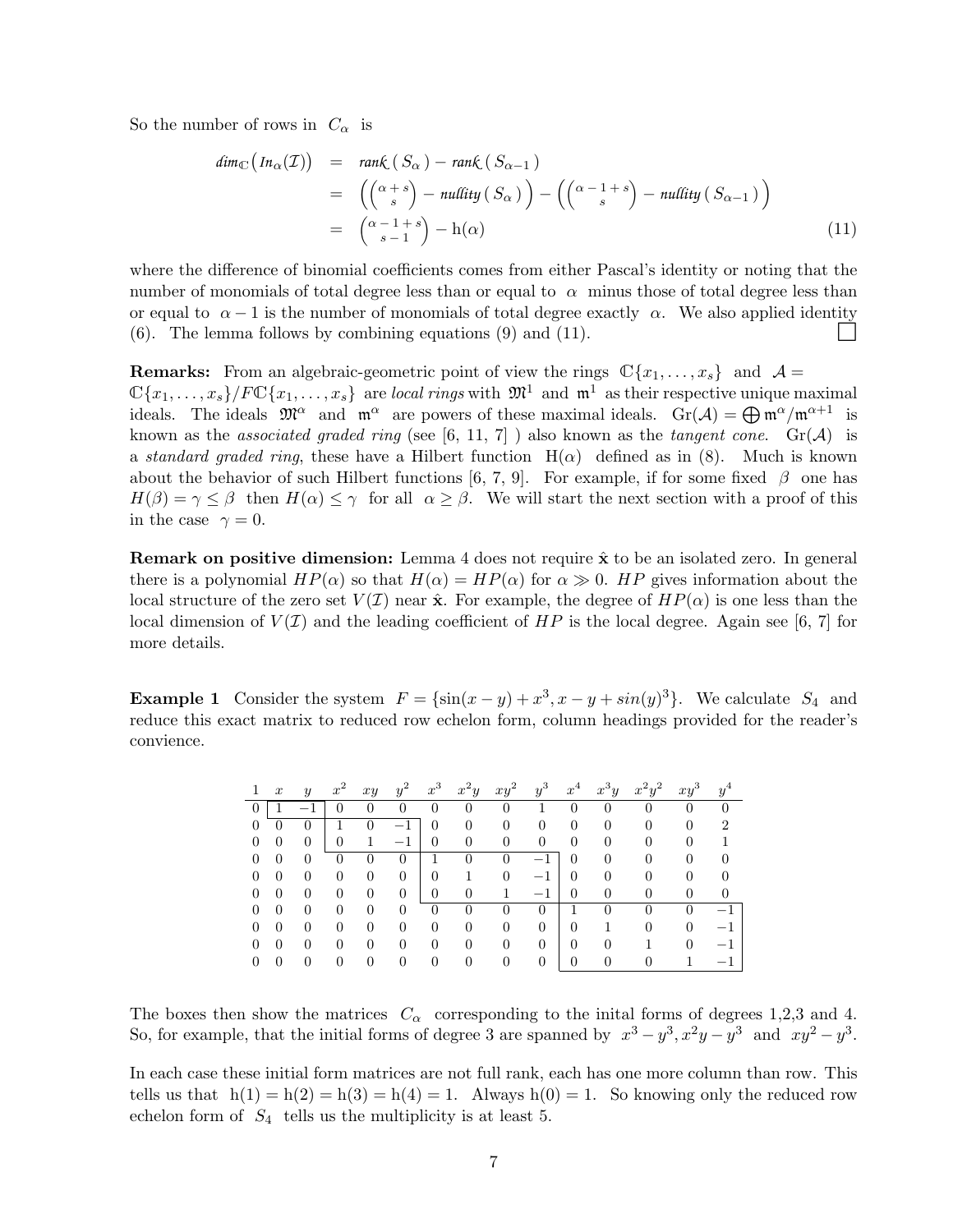Finding the reduced row echelon form of  $S_5$  shows the above matrix in the upper  $10 \times 15$  block and the identity matrix in the lower right  $6 \times 6$  block and zeros elsewhere so we then know  $h(5) = 0$ . In the next section we will see that the row reduction of  $S_5$  tells us everything we need to know about the multiplicity structure of this system.

#### 3.1 The Local Finiteness, Depth and Multiplicity Consistency Theorems.

We need one more lemma which is a special case of Nakayama's Lemma [1, 6].

**Lemma 5** Assume  $F = \{f_1, \ldots, f_t\}$  is a system of functions that are analyitic in a neighborhood of their common zero  $\hat{\mathbf{x}} = \mathbf{0}$  in  $\mathbb{C}^s$ . Let  $\mathcal{I} = F \mathbb{C} \{x_1, \ldots, x_s\}$ ,  $\mathcal{A} = \mathbb{C} \{x_1, \ldots, x_s\} / \mathcal{I}$ ,  $\mathfrak{M}^{\alpha}$  the ideal of series of order  $\alpha$  or greater and there is a filtration

$$
\mathcal{A} = \mathfrak{m}^0 \supseteq \mathfrak{m}^1 \supseteq \mathfrak{m}^2 \supseteq \dots \tag{12}
$$

given by  $\mathfrak{m}^{\alpha} = \mathfrak{M}^{\alpha}/(\mathfrak{M}^{\alpha} \cap \mathcal{I})$ . Let  $h(\alpha)$  be one of the equivalent Hilbert functions of the previous section. Then

- (i) if for some  $\beta > 0$ ,  $\mathfrak{m}^{\beta} = \mathfrak{m}^{\beta+1}$  then  $\mathfrak{M}^{\beta} \subseteq \mathcal{I}$  and
- (ii) if  $h(\beta) = 0$  then  $h(\alpha) = 0$  for all  $\alpha \geq \beta$ .

**Proof.** By Lemma 2  $\mathfrak{m}^{\beta}$ , a quotient of  $\mathfrak{M}^{\beta}$ , is generated by monomials of total degree  $\beta$  in  $x_1, \ldots, x_s$ . For convenience list these monomials in some order  $a_1, \ldots, a_n$  where  $n = \binom{\beta+s-1}{s-1}$  $_{s-1}^{+s-1}$ ). Likewise  $\mathfrak{m}^{\beta+1}$  is generated by monomials of total degree  $\beta+1$ , that is, monomials of the nonunique form  $x_i a_j$ . But assuming  $\mathfrak{m}^\beta = \mathfrak{m}^{\beta+1}$  then each  $a_j$  is a sum of elements of  $\mathbb{C}\{x_1, \ldots, x_s\}$ times the  $x_i a_j$ . Collecting the  $a_j$  we have that

$$
a_k = c_{k,1}a_1 + c_{k,2}a_2 + \cdots + c_{k,n}a_n
$$

in the ring A. Note that each  $c_{k,j}$  is represented by an element of  $\mathfrak{m}^1$ . We then get a system of equations in  $\mathcal A$ 

$$
0 = (c_{1,1} - 1)a_1 + c_{1,2}a_2 + \dots + c_{1,n}a_n
$$
  
\n
$$
0 = c_{2,1}a_1 + (c_{2,2} - 1)a_2 + \dots + c_{2,n}a_n
$$
  
\n
$$
\vdots \qquad \vdots
$$
  
\n
$$
0 = c_{n,1}a_n + \dots + c_{n,n-1}a_{n-1} + (c_{n,n} - 1)a_n.
$$

But each  $(c_{\alpha,\alpha}-1)$  is invertible in  $\mathbb{C}\{x_1,\ldots,x_s\}$  because it is a convergent series with constant term  $-1$  and so has a reciprocal convergent on a small open set about 0. But then  $(c_{\alpha,\alpha}-1)$ is also invertible in the quotient ring  $\mathcal{A}$ . More generally any sum of an invertible element with an element of  $\mathfrak{m}^1$  is invertible. Thus the determinant of the system is immediately seen to be invertible. It follows the system is non-singular so each  $a_k = 0$  in A which means that  $a_k$ represents some element in  $\mathcal{I}$ . Thus  $\mathfrak{M}^{\beta} \subseteq \mathcal{I}$  proving (i).

For (ii) note by Lemma 4  $h(\beta) = dim_{\mathbb{C}}(m^{\beta}/m^{\beta+1})$  so if  $h(\beta) = 0$  then  $m^{\beta} = m^{\beta+1}$  so by (i)  $\mathfrak{M}^{\beta} \subseteq \mathcal{I}$ . But since we have a descending filtration, for any  $\alpha \geq \beta$   $\mathfrak{M}^{\alpha} \subseteq \mathfrak{M}^{\beta} \subseteq \mathcal{I}$  so  $\mathfrak{m}^{\alpha} = \mathfrak{M}^{\alpha}/(\mathfrak{M}^{\alpha} \cap \mathcal{I}) = \mathfrak{M}^{\alpha}/\mathfrak{M}^{\alpha} = 0$  in A. Thus  $\mathfrak{m}^{\alpha}/\mathfrak{m}^{\alpha+1} = 0$  and so  $h(\alpha) = 0$  by Lemma 4.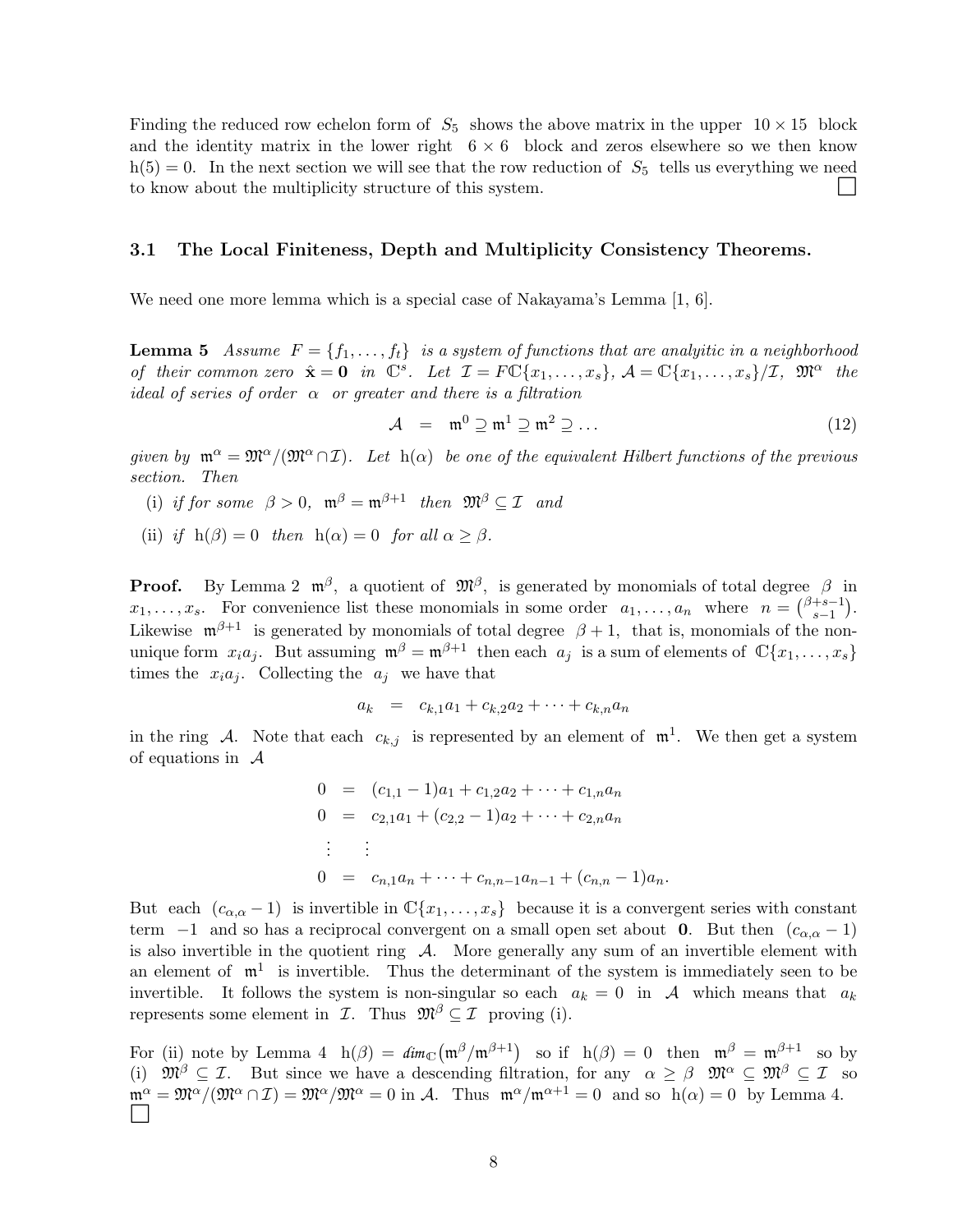**Theorem 1 (Local Finiteness Theorem)** Let  $\mathcal{R}$  be the ring of analytic functions on open set  $U \subseteq \mathbb{C}^s$  and assume  $\hat{\mathbf{x}} = \mathbf{0} \in \mathcal{U}$  is a zero of the sytem  $F = \{f_1, \ldots, f_t\} \subset \mathcal{R}$ . Let  $h(\alpha)$  be the hilbert function defined by equation (3). Then the following are equivalent:

- (i)  $\hat{\mathbf{x}}$  is an isolated zero of the system  $F$ .
- (ii) The local ring  $\mathcal{A} = \mathbb{C}\{x_1,\ldots,x_s\} / F\mathbb{C}\{x_1,\ldots,x_s\}$  is finite dimensional as a  $\mathbb C$  vector space.
- (iii)  $\sum_{\alpha \geq 0} h(\alpha) < \infty$ .
- $(iv)$  *dim*  $(\mathcal{D}_{\hat{\mathbf{x}}}(F))$  *is finite.*
- (v) For large  $\alpha$  the Macaulay matrix  $S_{\alpha}$  is row equivalent to a matrix  $\begin{bmatrix} R & B \\ 0 & C \end{bmatrix}$  where C is the  $n \times n$  identity matrix,  $n = \binom{\alpha+s-1}{s-1}$ .
- (vi) For large  $\alpha$  given any monomial  $x^{j}$  of total degree  $\alpha$  there is  $p_{j} \in \mathcal{R}$  with ord $(p_{j}) > \alpha$ such that  $\mathbf{x}^{\mathbf{j}} + p_{\mathbf{j}} \in F\mathbb{C}[x_1,\ldots,x_s].$

**Proof.** (i)  $\Rightarrow$  (ii): By Lemma 1 for each  $j \in \{1, ..., s\}$  there is an integer  $e_j$  with  $x^{e_j} \in F\mathbb{C}\{x_1,\ldots,x_s\}$ . 5 So if  $\beta = \max\{e_j\}$  then any monomial  $x^j$  of total degree  $\beta$  is contained in  $FC\{x_1, \ldots, x_s\}$ , that is with the notation of Lemma 2  $\mathfrak{M}^\alpha \subseteq FC\{x_1, \ldots, x_s\}$ . Thus the filtration (12) terminates at or before  $\beta$  because  $\mathfrak{m}^{\beta} = 0$ . But then

$$
dim_{\mathbb{C}}(\mathcal{A}) = dim_{\mathbb{C}}(\mathcal{A}) - dim_{\mathbb{C}}(\mathfrak{m}^{\beta})
$$
  
=  $(dim_{\mathbb{C}}(\mathcal{A}) - dim_{\mathbb{C}}(\mathfrak{m}^1)) + (dim_{\mathbb{C}}(\mathfrak{m}^1) - dim_{\mathbb{C}}(\mathfrak{m}^2)) + \cdots + (dim_{\mathbb{C}}(\mathfrak{m}^{\beta-1}) - dim_{\mathbb{C}}(\mathfrak{m}^{\beta}))$   
=  $dim_{\mathbb{C}}(\mathfrak{m}^0/\mathfrak{m}^1) + dim_{\mathbb{C}}(\mathfrak{m}^1/\mathfrak{m}^2) + \cdots + dim_{\mathbb{C}}(\mathfrak{m}^{\beta-1}/\mathfrak{m}^{\beta}) < \infty$  (13)

since each  $\dim_{\mathbb{C}}\left(\mathfrak{m}^{\alpha}/\mathfrak{m}^{\alpha+1}\right) < \binom{\alpha+s-1}{s-1}.$ 

 $(ii) \Rightarrow (iii)$ : Equation (13) without the last term shows that

$$
dim_{\mathbb{C}}(\mathcal{A}) = \sum_{\alpha \geq 0} dim_{\mathbb{C}}(\mathfrak{m}^{\alpha}/\mathfrak{m}^{\alpha+1}) = \sum_{\alpha \geq 0} h(\alpha). \tag{14}
$$

So assuming the right hand side of this last equation is finite, so must be the left hand side.

(iii)  $\Leftrightarrow$  (iv): Since by equation (3)  $\dim(\mathcal{D}_{\hat{\mathbf{x}}}) = \sum_{\alpha \geq 0} h(\alpha)$  conditions (iii) and (iv) are equivalent.

(iii)  $\Rightarrow$  (v): For  $\sum_{\alpha \geq 0} h(\alpha) < \infty$  all but finitely many of the positive integers  $h(\alpha) = 0$ , so  $h(\alpha) = 0$  for large  $\alpha$ . 5 But then equation (11) says that  $\dim_{\mathbb{C}}\left(\text{In}_{\alpha}(\mathcal{I})\right) = \binom{\alpha+s-1}{s-1}$ . But this says the matrix  $C_{\alpha}$  in (10) is a square matrix with independent rows, so can be transformed to the identity matrix by row operations.

(v)  $\Rightarrow$  (vi): By construction, since  $\hat{\mathbf{x}} = \mathbf{0}$ , Peach row of  $S_{\alpha}$  consists of the coefficients of  $\text{jet}(\mathbf{x}^{\mathbf{j}}f_i, \alpha)$  for some monomial in  $x_1, \ldots, x_s$ . In the row equivalent matrix rows are then linear combinations of such jets, but since the jet operator is linear the row with a 1 in the column indexed j consists of the coefficients of the jet of  $\mathbf{x}^{\mathbf{j}} + p_{\mathbf{j}} \in F\mathbb{C}[x_1,\ldots,x_s]$  with  $\text{ord}(p_{\mathbf{j}}) > \alpha$ .

(vi)  $\Rightarrow$  (i): In particular (vi) says that there exist  $\alpha$  such that for each monomial of the form  $x_j^{\alpha}$ there is  $x_j^{\alpha} + p_j \in F\mathbb{C}[x_1,\ldots,x_s]$  so condition (iii) of Lemma 1 is satisfied and hence  $\hat{\mathbf{x}}$  is an isolated zero.  $\Box$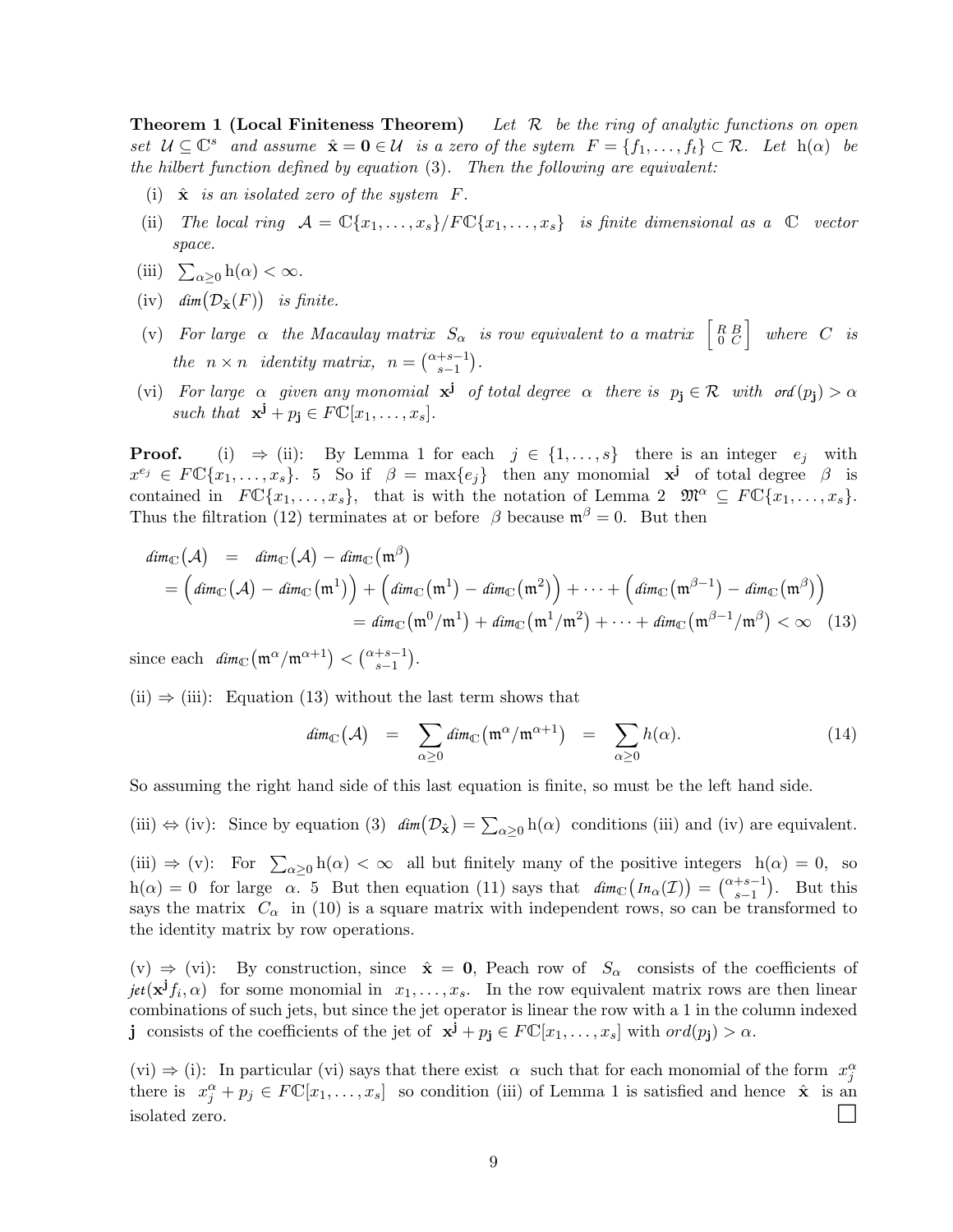**Remark on Local Finiteness Theorem:** This theorem should be compared with the *Finiteness* Theorem [1, p. 37] which essentially states that for an ideal  $\mathcal I$  of  $\mathbb C[x_1,\ldots,x_s]$ , the following are equivalent:

- a.  $\mathbb{C}[x_1,\ldots,x_s]/\mathcal{I}$  is finite dimensional over  $\mathbb{C}$ .
- b.  $V(\mathcal{I})$  is finite.
- c. For each  $1 \leq i \leq s$  there is  $m_i > 0$  so that there is an element of  $\mathcal I$  of the form  $p_i + x_i^{m_i}$  in  $\mathcal I$ where the total degree of  $p_i$  is less than  $m_i$ .

The comparison of this theorem with our Theorem 1 highlights the difference between the local and global theories, they are practically opposite.

**Theorem 2 (Depth Theorem)** Let  $F = \{f_1, \ldots, f_t\}$  be a system of analytic functions in an open set of  $\mathbb{C}^s$  at an isolated zero  $\hat{\mathbf{x}} = \mathbf{0}$ . Then there is a number  $\delta = \delta_{\hat{\mathbf{x}}}(F)$  called the depth of the isolated zero  $\hat{\mathbf{x}}$  satisfying the following equivalent conditions.

- (i)  $\delta$  is the largest integer with  $h(\delta) \neq 0$
- (ii)  $\delta$  is the smallest integer with  $h(\delta + 1) = 0$ .
- (iii)  $\delta$  is the highest differential order of a functional in  $\mathcal{D}_{\hat{\mathbf{x}}}(F)$ .
- (iv)  $\delta$  is the smallest integer so that the Macaulay matrix  $S_{\delta+1}$  is row equivalent to a matrix  $\begin{bmatrix} R & B \\ 0 & C \end{bmatrix}$  where C is the  $n \times n$  identity matrix,  $n = \binom{\delta + s}{s-1}$  $_{s-1}^{o+s}$ .

**Proof.** (i)  $\Leftrightarrow$  (ii): Just notice that by Lemma 5 once  $h(\alpha) = 0$  it remains zero.

- $(i) \Leftrightarrow (iii)$ : This is equation  $(3)$
- $(i) \Leftrightarrow (iv)$ : This follows from equations (10) and (11).

**Theorem 3 (Consistency Theorem)** Suppose  $\hat{\mathbf{x}} = \mathbf{0}$  is an isolated zero of the analytic system  $F = \{f_1, \ldots, f_t\}$  defined on an open set in  $\mathbb{C}^s$ . If the system F is square,  $t = s$  and analytic the multiplicity of the system  $F$  at  $\hat{x}$  is the number m satisfying the following equivalent conditions.

- (i)  $m = \dim_{\mathbb{C}} \Big( \mathbb{C} \{x_1, \ldots, x_s\} / F \mathbb{C} \{x_1, \ldots, x_s\} \Big).$
- (ii)  $m = \sum_{\alpha \geq 0} h(\alpha)$ .
- (iii)  $m = \dim(\mathcal{D}_{\hat{\mathbf{x}}}(F)).$
- (iv)  $m = \text{nullity}(S_{\alpha})$  for  $\alpha > \delta_{\hat{\mathbf{x}}}(F)$ .
- (v) A small perturbation of F will break  $\hat{\mathbf{x}}$  into a cluster of m points, counted by multiplicity.

In addition, if  $F \subset \mathbb{C}[x_1,\ldots,x_s]$  is a system of polynomials then the multiplicity agrees with the standard algebraic definition of local multiplicity. On the other hand, if it exists, the multiplicity of a non-linear system F is the multiplicity of the polynomial system  $jet(F, \delta + 1) = \{jet(f_1, \delta + 1)\}$ 1),...,  $\text{jet}(f_t, \delta+1)$  where  $\delta = \delta_{\hat{\mathbf{x}}}(F)$  is the depth of the isolated zero  $\hat{\mathbf{x}}$  as defined in Definition 1.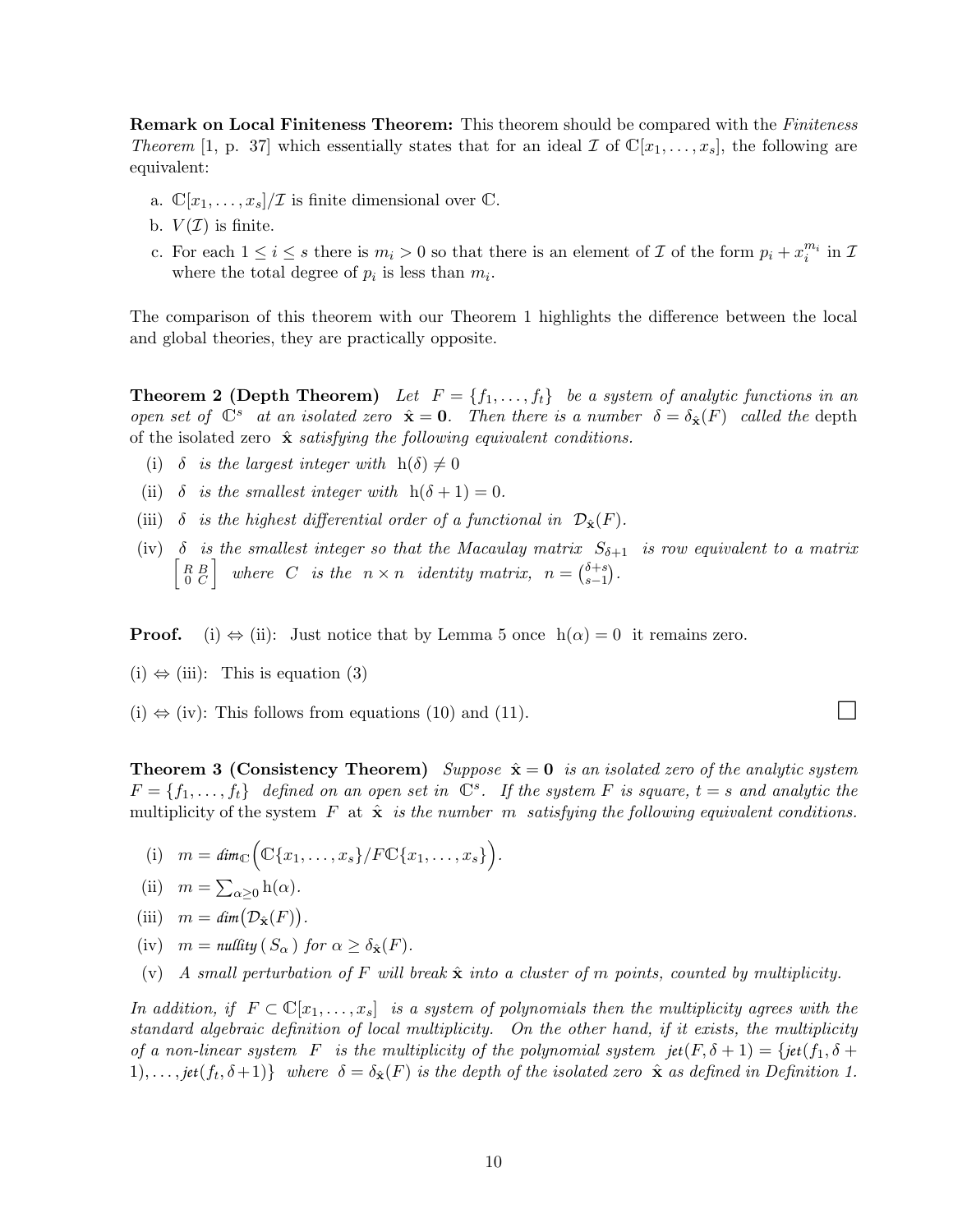**Proof.** The equivalence of (i) and (ii) is just equation (14) while that of (ii) and (iii) is (3). The equivalence of (ii) and (iv) comes from equation (14) and Lemma 4.

Condition (v) says that for any functions  $g_1, \ldots, g_t$  that are analytic in  $\Omega$ , there is a  $\theta > 0$ such that the perturbed system  $F_{\varepsilon} = \{f_1 + \varepsilon g_1, \ldots, f_t + \varepsilon g_t\}$  has exactly m zeros in  $\Omega$ counting multiplicities for all  $0 < |\varepsilon| < \theta$ . So (i)  $\Rightarrow$  (v) by defining  $\tilde{f}_i : \mathbb{C}^s \times \mathbb{C}^1 \to \mathbb{C}^1$  by  $f_i(\mathbf{x}, \varepsilon) = f_i(\mathbf{x}) - \varepsilon g_i(\mathbf{x})$  and applying Lemma 3 which uses (i) as the definition of multiplicity. The converse (v)  $\Rightarrow$  (i) follows from the previous sentence together with the existence and uniqueness of the multiplicity of an isolated zero of an analytic system.

In the polynomial case the local multiplicity is defined by

$$
m = \dim_{\mathbb{C}} \mathbb{C}[x_1,\ldots,x_s]_{\langle x_1,\ldots,x_s \rangle}/F\mathbb{C}[x_1,\ldots,x_s]_{\langle x_1,\ldots,x_s \rangle}
$$

in [1] immediately following its Definition 2.1. This is equivalent to (i) above by [1, Prop. 2.11].

Definition 1 requires the system F to have derivatives up to order  $\gamma$  where  $\mathcal{D}_{\infty}^{\gamma-1}$  $\hat{\mathbf{x}}^{-1}(F) = \mathcal{D}_{\hat{\mathbf{x}}}^{\gamma}$  $_{\hat{\mathbf{x}}}^{\gamma}(F)$ . Since the Macaulay matrix  $S_\alpha$  of F is identical to that of the polynomial system  $jet(F, \alpha)$  for  $\alpha \leq \gamma$ . By (iv) of Theorem 2 *jet*( $F, \delta + 1$ ) has depth  $\delta \leq \gamma - 1$  and so by (iii) above the multiplicity of the polynomial system  $jet(F, \delta + 1)$  is  $dim(\mathcal{D}_{\hat{\mathbf{x}}}(F))$  equals the multiplicity of F defined in Definition 1.

**Remarks:** The local, or algebraic, multiplicity is sometimes known as the *intersection multiplicity* and appears in either of the equivalent forms (i) or (ii) or other more abstract equivalents, some of which are called arithmetic mutltiplicity. See [5, p. 127] for a historical discussion of this concept. In commutative algebra the term *regularity index* or just *index* is used instead of our depth. Specifically the regularity index is the first  $\beta$  such that  $H(\beta) = HP(\beta)$  for all  $\alpha \geq \beta$ where HP is the Hilbert Polynomial [7]. In the case of an isolated zero the Hilbert Polynomial is identically zero so the regularity index of  $\hat{\mathbf{x}}$  is  $\delta_{\hat{\mathbf{x}}}(F) + 1$ .

In [6, Prop 5.5.12] a calculation of the associated graded ring of

$$
\mathbb{C}[x_1,\ldots,x_s]_{\langle x_1,\ldots,x_s\rangle}/F\mathbb{C}[x_1,\ldots,x_s]_{\langle x_1,\ldots,x_s\rangle}
$$

in terms of the initial ideal is given which is essentially identical to our argument in the proof of Lemma 4. Equation (14) shows that the C-dimension of a zero dimensional local ring is the same as the C-dimension of its associated graded ring so we have essentially given a proof of this proposition.

### References

- [1] D. Cox, J. Little, and D. O'shea, Using Algebraic Geometry, Springer, New York, 2005.
- [2] B. H. Dayton, S-bases for positive dimensional components of Reducible Varieties, preprint at www.neiu.edu/∼bhdayton, 2011.
- [3] B. H. Dayton and Z. Zeng,Computing the Multiplicity Structure in Solving Polynomial systems., Proc. of ISSAC '05, ACM Press, pp. 116–123.